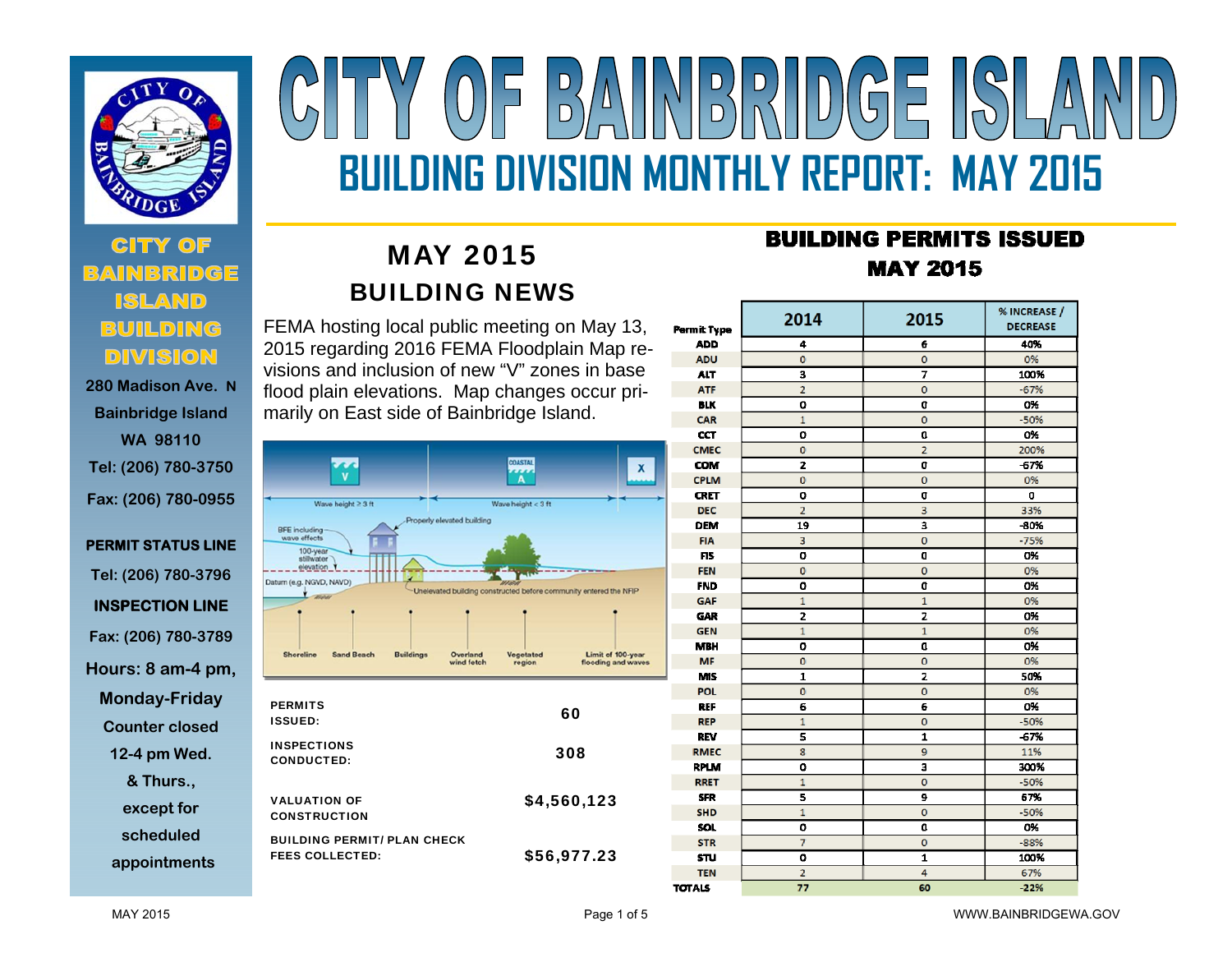#### **Permits Issued**

|                                                     | <b>Permit Type</b>       | <b>Permit Number</b> | Applicant                                  | <b>Project Description</b>                                                                                                                                                                                                  | <b>Project Address</b>          | Date Issued | Valuation      |
|-----------------------------------------------------|--------------------------|----------------------|--------------------------------------------|-----------------------------------------------------------------------------------------------------------------------------------------------------------------------------------------------------------------------------|---------------------------------|-------------|----------------|
| Addition                                            |                          | BLD20569             | RYDER, KIMBERLEE and PAUL                  | Remodeling existing SFR. Adding approx 132 sq. ft. to 3511 Pleasant Beach<br>SFR.                                                                                                                                           | Dr NE                           | 05/05/2015  | \$342,480.80   |
| Addition                                            |                          | <b>BLD20664</b>      | SHAPPELL DWIGHT                            | Two story addition with garage and deck                                                                                                                                                                                     | 9185 NE<br>LOVGREEN RD E        | 05/15/2015  | \$325,108.98   |
| Addition                                            |                          | BLD18231ADD-REV1     | ST. BARNABAS EPISCOPAL<br><b>CHURCH</b>    | ST BARNABAS ADDITION - Extend Parapet with<br>framing and sheetrock rather than masonry.                                                                                                                                    | 1187 WYATT WAY<br><b>NW</b>     | 05/19/2015  |                |
| Addition                                            |                          | BLD20813             | CHAPMAN, GREGORY & ERIN                    | Adding 126 sq. ft on 1st floor, adding 139 sq. ft. to<br>garage and remodeling approx 272 sq. ft.                                                                                                                           | 9165 FOX COVE LN<br><b>NE</b>   | 05/22/2015  | \$27.920.36    |
| Addition                                            |                          | BLD18787REV-1        | WELLER, KRISTAN & SCOTT                    | Construct new living room and Master Bedroom<br>addition on west side of house and construct a new<br>entry foyer addition and expansion of existing 2nd floor NE<br>bedroom with a new dormer.                             | 6481 Wing Point Rd              | 05/22/2015  | \$132,362.03   |
| Addition                                            |                          | BLD20639             | VALLARINO JUAN & NEITH<br><b>ELIZABETH</b> | Adding a 1,464 sq. ft. 2nd story, adding 94 sq. f. 2nd<br>floor deck and remodel existing 1,563 1st floor.                                                                                                                  | 8756 GRAND AVE<br><b>NE</b>     | 05/27/2015  | \$229,654.74   |
|                                                     | <b>Addition Total: 6</b> |                      |                                            |                                                                                                                                                                                                                             |                                 |             | \$1,057,526.91 |
| Alteration                                          |                          | BLD20737             | MANN, THOMAS EDWARD &<br>BERKENBOSCH, EVA  | Create new bedroom on 2nd level. Adding new walls<br>and LP Fireplace.                                                                                                                                                      | 14652 SIVERTSON<br>RD NE        | 05/04/2015  | \$25,000.00    |
| Alteration                                          |                          | BLD20569ALT          | RYDER, KIMBERLEE and PAUL                  | Remodeling existing workshop/garage to guest<br>house/garage.                                                                                                                                                               | 3511 Pleasant Beach<br>Dr NE    | 05/05/2015  |                |
| Alteration                                          |                          | BLD20745             | WING POINT GOLF & COUNTRY<br><b>CLUB</b>   | After the Fact. Remove column, add beam support,<br>furring and new gypsum wall board over existing CMU<br>walls.                                                                                                           | 811 CHERRY AVE<br><b>NE</b>     | 05/15/2015  | \$89,000.00    |
| Alteration                                          |                          | BLD20764             | Barnes, Sturat & Carolo                    | remodel kitchen                                                                                                                                                                                                             | 591 WINSLOW WAY<br>W            | 05/15/2015  | \$45,000.00    |
| Alteration                                          |                          | BLD20731             | <b>ENGEN S JODY</b>                        | Repair fire damaged SFR. Replace 240 sq. ft. deck.                                                                                                                                                                          | 6568 NE Marshall Rd 05/20/2015  |             | \$85,000.00    |
| Alteration                                          |                          | BLD18765ALT          | <b>HOUSING KITSAP</b>                      | KCCHA RHODODENDRON APARTMENTS ALT.<br>Remodel Community Center kitchen, laundry,<br>restrooms, storage space and exit's to meet ADA.<br>ALL 50 Apartments, replace windows, sliding glass<br>doors, electrical and plumbing | 225 High School Rd<br><b>NW</b> | 05/22/2015  | \$90,500.00    |
| Alteration                                          |                          | BLD20696             | PRINDLE DUNCAN                             | Install bath and revision to existing garage                                                                                                                                                                                | 9406 Moran Rd NE                | 05/26/2015  | \$5,000.00     |
| <b>Alteration Total: 7</b>                          |                          |                      |                                            |                                                                                                                                                                                                                             |                                 |             | \$339,500.00   |
| <b>Commercial Mechanical</b>                        |                          | BLD20726             | STONE SOUP HOLDINGS LLC                    | Installing new KILN and Laser Cutter. Installing new<br>Ducting & Exhaust system for new equipment.                                                                                                                         | 11254 SUNRISE DR<br><b>NE</b>   | 05/11/2015  | \$1,000.00     |
| <b>Commercial Mechanical</b>                        |                          | BLD20617CMEC         | <b>WASHINGTON FEDERAL</b>                  | Installation of new duct work.                                                                                                                                                                                              | 337 NE HIGH<br><b>SCHOOL RD</b> | 05/21/2015  |                |
| <b>Commercial Mechanical Total: 2</b><br>\$1,000.00 |                          |                      |                                            |                                                                                                                                                                                                                             |                                 |             |                |
| Deck                                                |                          | <b>BLD20678</b>      | <b>WENZLAU ARCHITECTS</b>                  | remove deck and replace with new deck                                                                                                                                                                                       | 215 Weaver Rd NW 05/08/2015     |             | \$8,883.00     |
| Deck                                                |                          | BLD20763             | MADISON AVENUE CONDO<br>ASSOC              | After the Fact permit to replace rotted deck.                                                                                                                                                                               | 798 MADISON AVE<br>N            | 05/22/2015  | \$2,030.40     |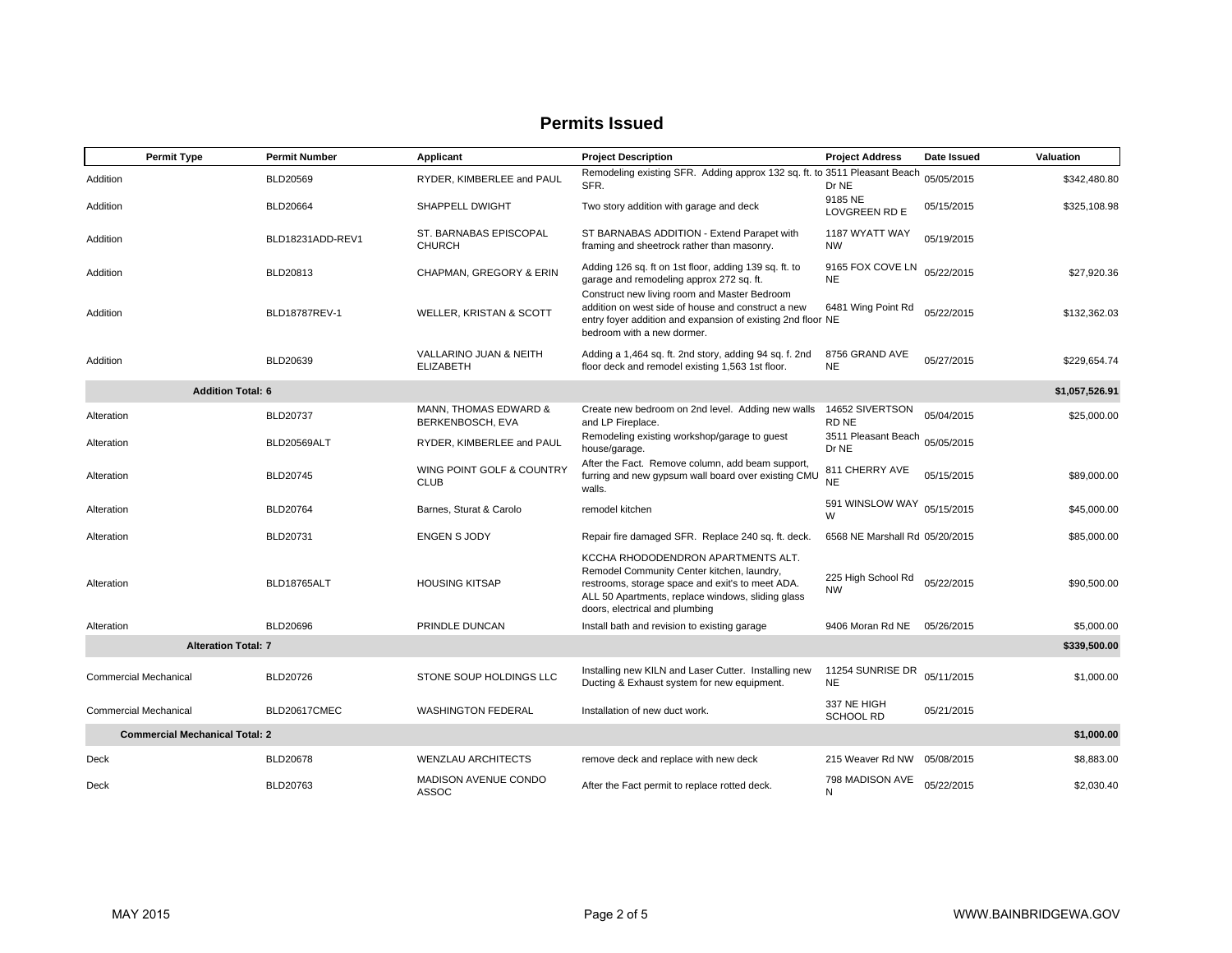|                              | <b>Permit Type</b>               | <b>Permit Number</b> | Applicant                                         | <b>Project Description</b>                                                                                                                              | <b>Project Address</b>                     | Date Issued | Valuation    |  |
|------------------------------|----------------------------------|----------------------|---------------------------------------------------|---------------------------------------------------------------------------------------------------------------------------------------------------------|--------------------------------------------|-------------|--------------|--|
| Deck                         |                                  | <b>BLD20826</b>      | THE PROPERTY GROUP                                | repair existing deck                                                                                                                                    | 284 MADRONA WAY<br><b>NE</b>               | 05/29/2015  | \$3,500.00   |  |
| Deck Total: 3<br>\$14,413.40 |                                  |                      |                                                   |                                                                                                                                                         |                                            |             |              |  |
| Demolition                   |                                  | BLD20780             | MARTIN JAY & SARAH B &<br>MARTIN BURL R & KARLA J | Demo existing 586 sq. ft. carport.                                                                                                                      | 14137 FARMVIEW<br>LNE NE                   | 05/07/2015  |              |  |
| Demolition                   |                                  | BLD20736             | RICHARDS LINDA J                                  | Demo SFR built in 1901.                                                                                                                                 | 5937 ROSE LOOP<br><b>NE</b>                | 05/08/2015  |              |  |
| Demolition                   |                                  | <b>BLD20795</b>      | PBPBS LLC                                         | Demo of existing 1997 home, 1,656 sq. ft. home.                                                                                                         | 7879 PITTS PATH<br>LN NE                   | 05/14/2015  |              |  |
|                              | <b>Demolition Total: 3</b>       |                      |                                                   |                                                                                                                                                         |                                            |             | \$0.00       |  |
| Grading and Fill             |                                  | BLD20716GAF          | DEBORAH & THOMAS FENWICK removing 99 C.Y.         |                                                                                                                                                         | 14549 Henderson Rd 05/01/2015<br><b>NE</b> |             |              |  |
|                              | <b>Grading and Fill Total: 1</b> |                      |                                                   |                                                                                                                                                         |                                            |             | \$0.00       |  |
| Garage                       |                                  | BLD20001             | CAMPBELL CHARLENE M & EVAN<br>В                   | Building a new 1,459 sq. ft. DETACHED Garage with a 5032 Rockaway<br>926 sq. ft. 2nd floor, a 102 sq. ft. Loft and 138 sq. ft.<br>for bathroom & Foyer. | Beach Rd NESFR                             | 05/01/2015  | \$268,718.76 |  |
| Garage                       |                                  | <b>BLD20586GAR</b>   | <b>CARLY KAPULANI</b>                             | DOS REMEDIOS MARK ROBERT & New Detached Garage - See permit #BLD20586 for<br>plans                                                                      | Crystal<br>Springs Dr NE                   | 05/08/2015  |              |  |
|                              | <b>Garage Total: 2</b>           |                      |                                                   |                                                                                                                                                         |                                            |             | \$268,718.76 |  |
| Generator                    |                                  | BLD20824             | HOUSE JAMES M & SUSAN T                           | Generator and 2 x 120 gal LP tank install                                                                                                               | 15376 BROOM ST<br><b>NE</b>                | 05/29/2015  |              |  |
|                              | <b>Generator Total: 1</b>        |                      |                                                   |                                                                                                                                                         |                                            |             | \$0.00       |  |
| Miscellaneous                |                                  | <b>BLD18981MIS</b>   | LYNDA & PAUL SCHULTZ                              | SCHULTZ MIS. Construction of stairs from the top of<br>the bank to the bulkhead (approximately 290 sf, wood-<br>frame construction).                    | 12145 Arrow Point<br>Loop                  | 05/18/2015  | \$17,000.00  |  |
| Miscellaneous                |                                  | <b>BLD20805</b>      | PIERCE CHARLES ROBERT                             | Manufactured Home Title Elimination                                                                                                                     | 14486 SUNRISE DR<br><b>NE</b>              | 05/20/2015  |              |  |
|                              | <b>Miscellaneous Total: 2</b>    |                      |                                                   |                                                                                                                                                         |                                            |             | \$17,000.00  |  |
| Re-Roof                      |                                  | BLD20776             | RUBY CLIFF & LESSER ELANA                         | Reoof of approx. 38 squars of SFR.                                                                                                                      | 11615 OLYMPIC<br>VIEW DR. NE               | 05/06/2015  | \$4,180.00   |  |
| Re-Roof                      |                                  | BLD20784             | HANLEY CONSTRUCTION                               | Remove and Replace about 14 squares of<br><b>Composition Roofing</b>                                                                                    | 11225 NE Wing Point 05/07/2015<br>Dr       |             | \$1,540.00   |  |
| Re-Roof                      |                                  | BLD20785             | HANLEY CONSTRUCTION                               | Remove and Replace about 21 squares of<br><b>Composition Roofing</b>                                                                                    | 12219 Arrow Point<br>Loop NE               | 05/07/2015  | \$2,310.00   |  |
| Re-Roof                      |                                  | BLD20819             | HALLET BERNARD & HEYNEMAN<br>AMY                  | re-roof 35 squares                                                                                                                                      | 10579 NE Manor Ln 05/26/2015               |             | \$3,850.00   |  |
| Re-Roof                      |                                  | BLD20821             | D                                                 | LENARD CHARLES A & CARLENE FILE LOCATED IN NUMBERIC DRAWERS. Reroof<br>of approx. 59 squares for SFR & Carport                                          | 6516 Wing Point Rd<br><b>NE</b>            | 05/27/2015  | \$6,490.00   |  |
| Re-Roof                      |                                  | BLD20814             | HANLEY CONSTRUCTION                               | Remove and Replace about 27 squares of Composite 10214 NE Torvanger<br>roofing                                                                          | Rd                                         | 05/27/2015  | \$2,970.00   |  |
|                              | <b>Re-Roof Total: 6</b>          |                      |                                                   |                                                                                                                                                         |                                            |             | \$21,340.00  |  |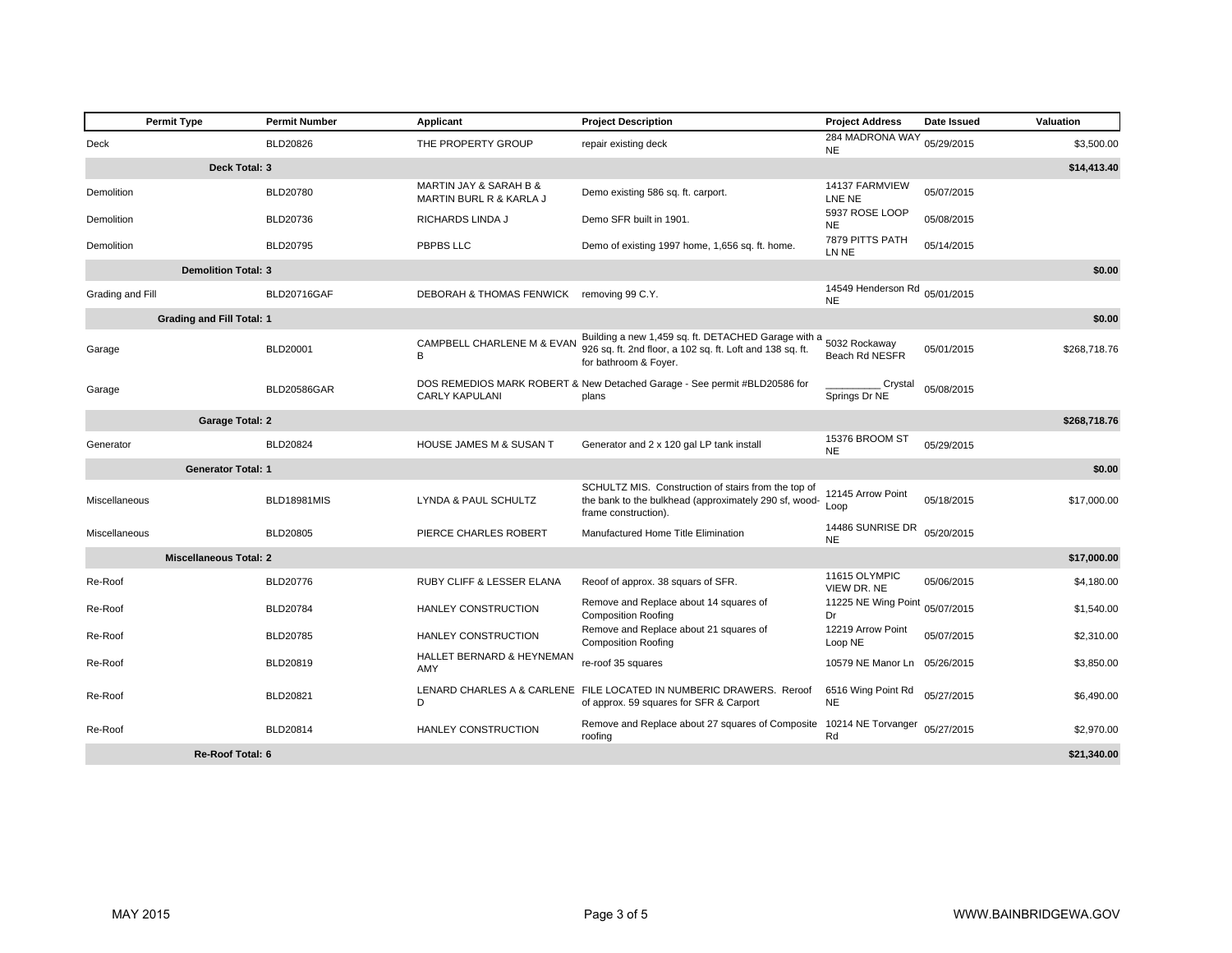| <b>Permit Type</b>                           | <b>Permit Number</b> | Applicant                                                   | <b>Project Description</b>                                                                                                                                     | <b>Project Address</b>               | Date Issued | Valuation    |
|----------------------------------------------|----------------------|-------------------------------------------------------------|----------------------------------------------------------------------------------------------------------------------------------------------------------------|--------------------------------------|-------------|--------------|
| Revision to an Issued Permit                 | BLD19102REV-2        | <b>KATZ FRANK &amp; ELISE</b>                               | Build stair in garage to access Finished room above.<br>Build new breezeway. Repair roof and decks.                                                            | 9779 NE South<br>Beach Dr            | 05/15/2015  | \$52,000.00  |
| <b>Revision to an Issued Permit Total: 1</b> |                      |                                                             |                                                                                                                                                                |                                      |             | \$52,000.00  |
| Residential Mechanical                       | BLD20765             | <b>HOLMES KARLA A</b>                                       | new fireplace and propane tank                                                                                                                                 | <b>UNKNOWN</b>                       | 05/01/2015  |              |
| Residential Mechanical                       | BLD20781             | <b>LENZ ROBERT A</b>                                        | Remove existing oil furnance, replace with new Heat<br>Pump System                                                                                             | 11684 SUNRISE DR<br><b>NE</b>        | 05/07/2015  |              |
| Residential Mechanical                       | <b>BLD20786</b>      | FRITTS DEAN M & SUSAN D                                     | Remove and Replace Existing LP Furnance                                                                                                                        | 8220 Hansen Rd NE 05/11/2015         |             |              |
| <b>Residential Mechanical</b>                | BLD20789             | CAMPBELL CRAIG P & JEAN G<br><b>TRUSTEES</b>                | replace existing boiler                                                                                                                                        | 17349 Agate St NE                    | 05/12/2015  |              |
| Residential Mechanical                       | BLD20792             | HOUGH RYAN P & KATHERINE L<br>&                             | Installing new Heat Pump                                                                                                                                       | 8680 NE Stager Ct                    | 05/13/2015  |              |
| Residential Mechanical                       | BLD20797             | SCHUH JO ANN C L                                            | Installing Ductless HeatPump                                                                                                                                   | 1752 Lewis PI NW                     | 05/14/2015  |              |
| <b>Residential Mechanical</b>                | BLD20800RMEC-1       | ROBERTSON LORRAINE L &<br>ACHESON JOHN W S III              | Installing a new 1,000 gallon underground LP Tank                                                                                                              | 12520 SUNRISE DR<br><b>NE</b>        | 05/18/2015  |              |
| Residential Mechanical                       | BLD20800RMEC-2       | ROBERTSON LORRAINE L &<br>ACHESON JOHN W S III              | Installing New Heatpump, Tankless Water Heater and<br>all Duct work.                                                                                           | 12520 SUNRISE DR<br><b>NE</b>        | 05/18/2015  |              |
| Residential Mechanical                       | <b>BLD20808</b>      | MORGAN THOMAS E III                                         | Install new Radiant Floor Heat system in kitchen.                                                                                                              | 10770 NE<br>COUNTRY CLUB RD          | 05/19/2015  |              |
| <b>Residential Mechanical Total: 9</b>       |                      |                                                             |                                                                                                                                                                |                                      |             | \$0.00       |
| <b>Residential Plumbing</b>                  | BLD20773             | KORNFELD LAURA L                                            | Remove and Replace existing Electric Hot Water<br>Heater.                                                                                                      | <b>UNKNOWN</b>                       | 05/05/2015  |              |
| <b>Residential Plumbing</b>                  | BLD20782             | KRANTZ R MARQUAM & LESLIE                                   | Remove and Replace existing Elect. Hot Water<br>Heater.                                                                                                        | 5698 NE Wild Cherry<br>Ln            | 05/07/2015  |              |
| <b>Residential Plumbing</b>                  | <b>BLD20804</b>      | LEAVITT ARTHUR & ELIZABETH                                  | Remove and install Elect. Hot Water Heater.                                                                                                                    | 502 Grow Ave NW                      | 05/18/2015  |              |
| <b>Residential Plumbing Total: 3</b>         |                      |                                                             |                                                                                                                                                                |                                      |             | \$0.00       |
| Single Family Residence                      | BLD20586             | DOS REMEDIOS MARK ROBERT & New SFR<br><b>CARLY KAPULANI</b> |                                                                                                                                                                | Crystal<br>Springs Dr NE             | 05/08/2015  | \$757,459.90 |
| Single Family Residence                      | BLD20530REV-1        | NAKATA RONALD                                               | REVISION - "Add lower level mechanical area of<br>approx 319 sq. ft.                                                                                           | 8660 WYATT WAY<br><b>NE</b>          | 05/08/2015  | \$19,108.10  |
| Single Family Residence                      | <b>BLD20651</b>      | <b>TAYLOR PATRICK &amp; JELLICOE</b><br><b>MICHAELA</b>     | Building a new SFR with 1,084 sq. ft. 1st floor, 1,005<br>2nd floor, a 585 sq. ft. attached Garage with a 585 sq.<br>ft. ADU above and 112 sq. ft. of porches. | 1754 PARADE<br><b>GROUNDS AVE NE</b> | 05/15/2015  | \$453,244.04 |
| Single Family Residence                      | BLD20694             | ERICKSEN URBAN COTTAGES                                     | New 1433 sq. ft. SFR                                                                                                                                           | 690 WINTERSWEET<br>RD NE             | 05/15/2015  | \$224,770.48 |
| Single Family Residence                      | BLD20695             | ERICKSEN URBAN COTTAGES                                     | New 1433 sq. ft. SFR                                                                                                                                           | 686 WINTERSWEET<br>RD NE             | 05/15/2015  | \$224,770.48 |
| Single Family Residence                      | <b>BLD20657</b>      | Rain, Matt                                                  | Move existing SFR onto site, adding basement<br>(unhabitable)                                                                                                  | 10302 NE<br>COUNTRY CLUB RD          | 05/21/2015  | \$70,000.00  |